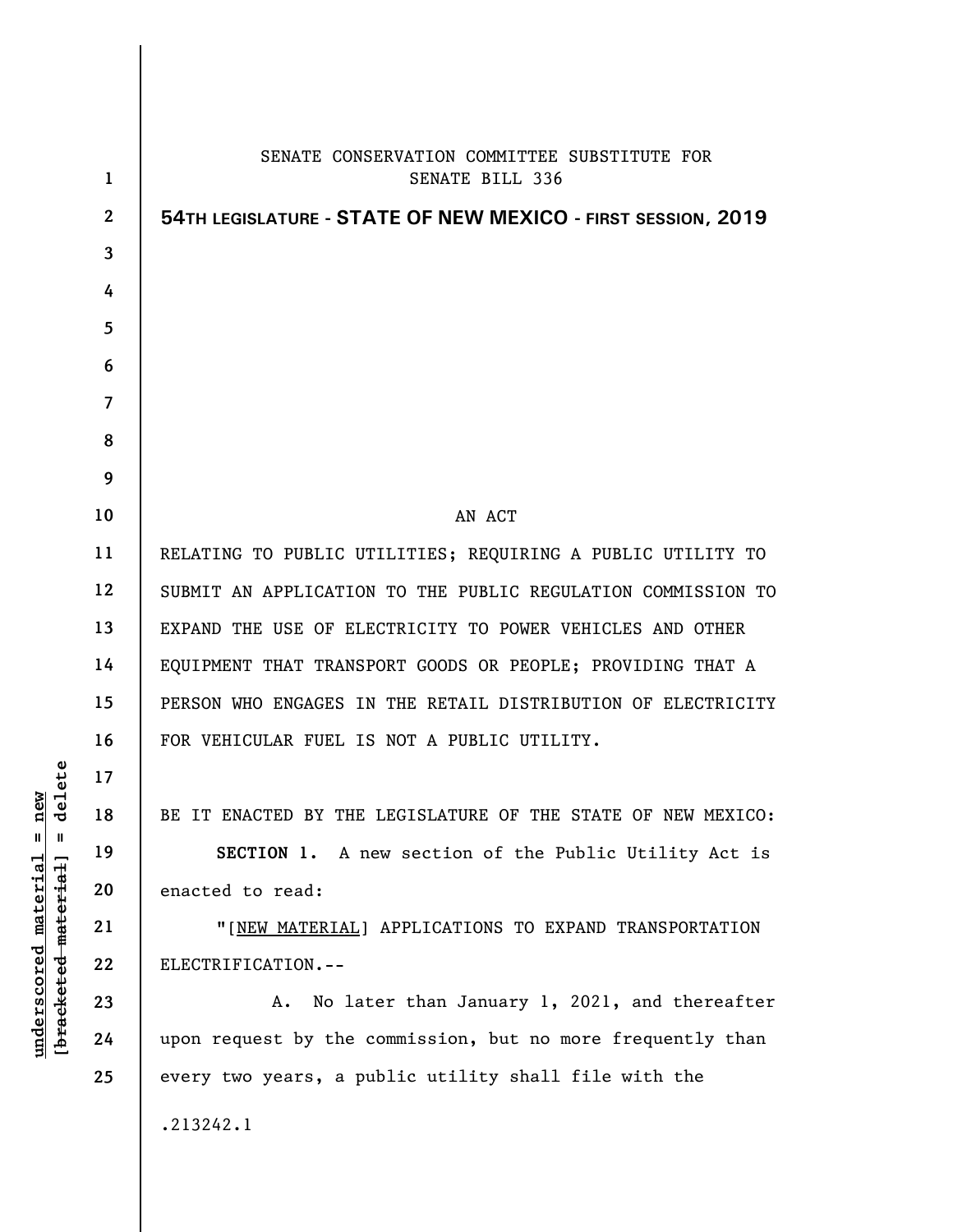SCONC/SB 336

| I<br>lew<br>١<br>ı<br>l |   |  |
|-------------------------|---|--|
| ۱<br>.                  | l |  |

**11** 

**12** 

**13** 

**14** 

**15** 

**16** 

**17** 

**18** 

**19** 

**20** 

**21** 

**22** 

**23** 

**24** 

**25** 

**1 2 3 4 5 6 7 8 9 10**  commission an application to expand transportation electrification. Applications may include investments or incentives to facilitate the deployment of charging infrastructure and associated electrical equipment that support transportation electrification, including electrification of public transit and publicly owned vehicle fleets, rate designs or programs that encourage charging that supports the operation of the electric grid and customer education and outreach programs that increase awareness of such programs and of the benefits of transportation electrification.

B. When considering applications for approval, the commission shall consider whether the investments, incentives, programs and expenditures are:

(1) reasonably expected to improve the public utility's electrical system efficiency, the integration of variable resources, operational flexibility and system utilization during off-peak hours;

(2) reasonably expected to increase access to the use of electricity as a transportation fuel, with consideration given for increasing such access to low-income users and users in underserved communities;

(3) designed to contribute to the reduction of air pollution and greenhouse gases;

(4) reasonably expected to support increased consumer choices in electric vehicle charging and related

.213242.1

 $- 2 -$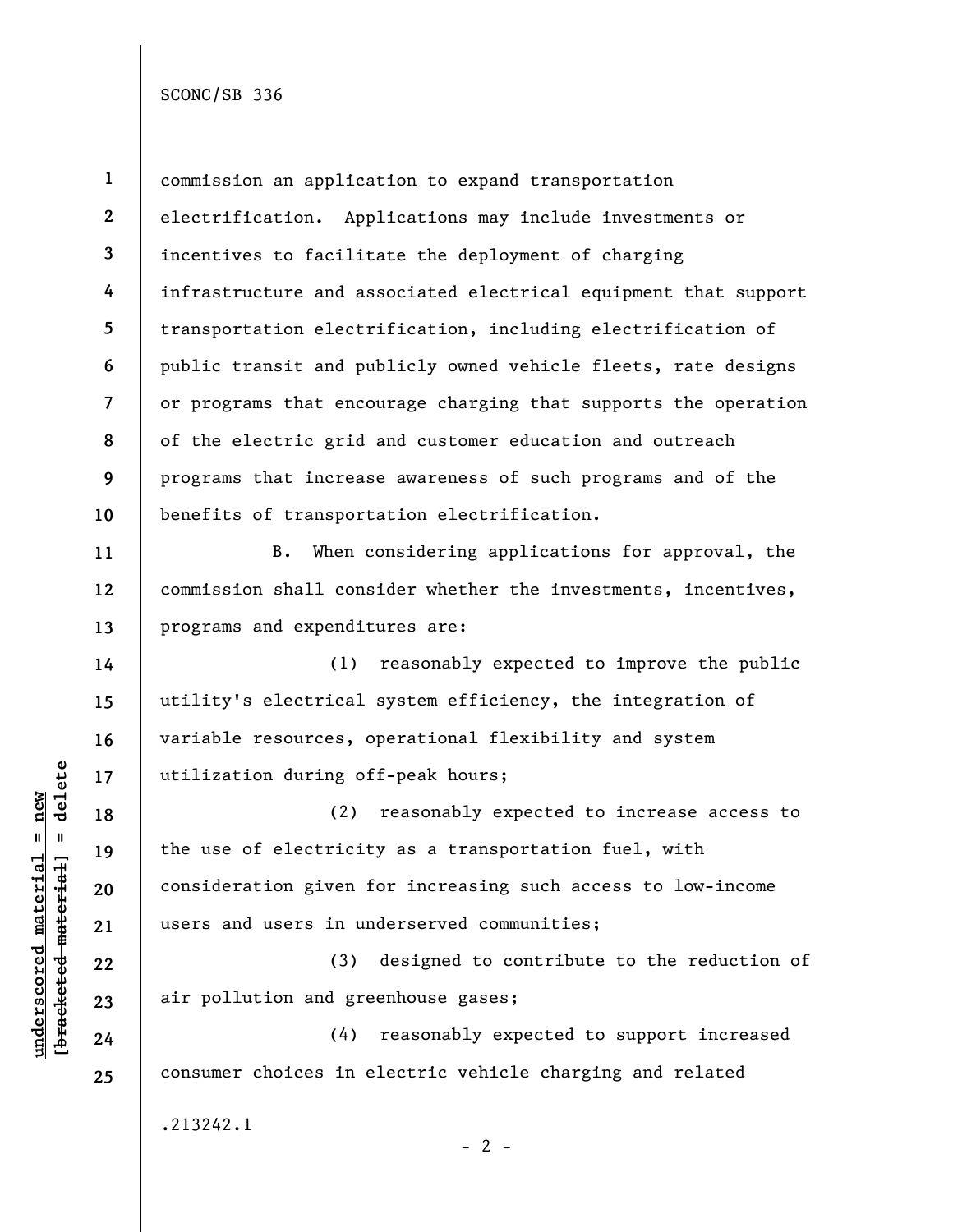SCONC/SB 336

**1 2 3 4 5 6 7 8 9 10 11 12 13 14 15 16 17 18 19 20 21 22 23 24 25**  infrastructure and services; allow for private capital investments and skilled jobs in related services; and provide customer information and education; (5) reasonable and prudent, as determined by the commission; and (6) transparent, incorporating public reporting requirements to inform program design and commission policy. C. A public utility that undertakes measures to expand transportation electrification pursuant to this section shall have the option of recovering the public utility's reasonable costs for the expansion through a commissionapproved tariff rider or base rate or both. D. The provisions of this section do not apply to a distribution cooperative organized pursuant to the Rural Electric Cooperative Act. E. As used in this section: (1) "low-income" means annual household adjusted gross income, as defined in the Income Tax Act, of equal to or less than two hundred percent of the federal poverty level; (2) "transportation electrification" means the use of electricity from external sources to power all or part of passenger vehicles, trucks, buses, trains, boats or other equipment that transport goods or people; and .213242.1  $-3 -$ 

**underscored material = new [bracketed material] = delete**

 $b$ racketed material] = delete  $underscored material = new$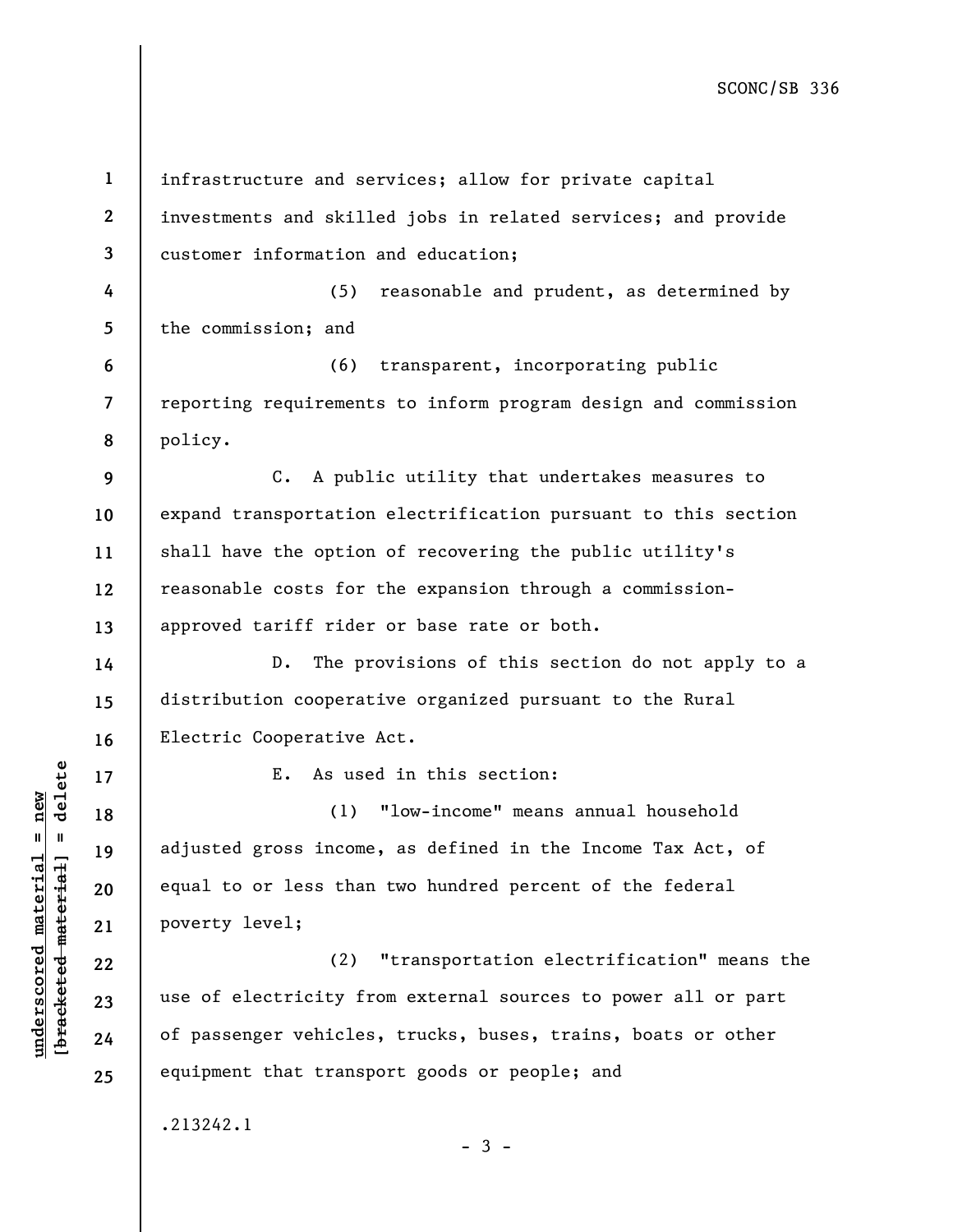SCONC/SB 336

| $\mathbf{1}$   | "underserved community" means an area in<br>(3)                 |
|----------------|-----------------------------------------------------------------|
| $\mathbf{2}$   | this state, including a county, municipality or neighborhood,   |
| 3              | or subset of such area, where the median income of the area is  |
| 4              | low-income."                                                    |
| 5              | SECTION 2. Section 62-3-4 NMSA 1978 (being Laws 1967,           |
| 6              | Chapter 96, Section 4, as amended) is amended to read:          |
| $\overline{7}$ | $"62-3-4.$<br>LIMITATIONS AND EXCEPTIONS.--                     |
| 8              | The term "public utility" or "utility", when<br>A.              |
| 9              | used in the Public Utility Act, shall not include:              |
| 10             | any person not otherwise a public utility<br>(1)                |
| 11             | who furnishes the service or commodity only to [himself, his]   |
| 12             | that person or that person's employees or tenants, when such    |
| 13             | service or commodity is not resold to or used by others, or who |
| 14             | engages in the retail distribution of natural gas or            |
| 15             | electricity for vehicular fuel; or                              |
| 16             | (2) a corporation engaged in the business of                    |
| 17             | operating a railroad and that does not primarily engage in the  |
| 18             | business of selling the service or commodity but that only      |
| 19             | incidentally to its railroad business or occasionally furnishes |
| 20             | the service or commodity to another under a separate limited or |
| 21             | revocable agreement or sells to a utility or municipality for   |
| 22             | resale, or that sells the service or commodity to another       |
| 23             | railroad, the state or federal government or a governmental     |
| 24             | agency, or that sells or gives for a consideration under        |
| 25             | revocable agreements or permits quantities of water out of any  |
|                | .213242.1                                                       |

 $\frac{\text{underscored material} = \text{new}}{(\text{bracketed material}) = \text{dev}}$ **[bracketed material] = delete underscored material = new**

 $- 4 -$